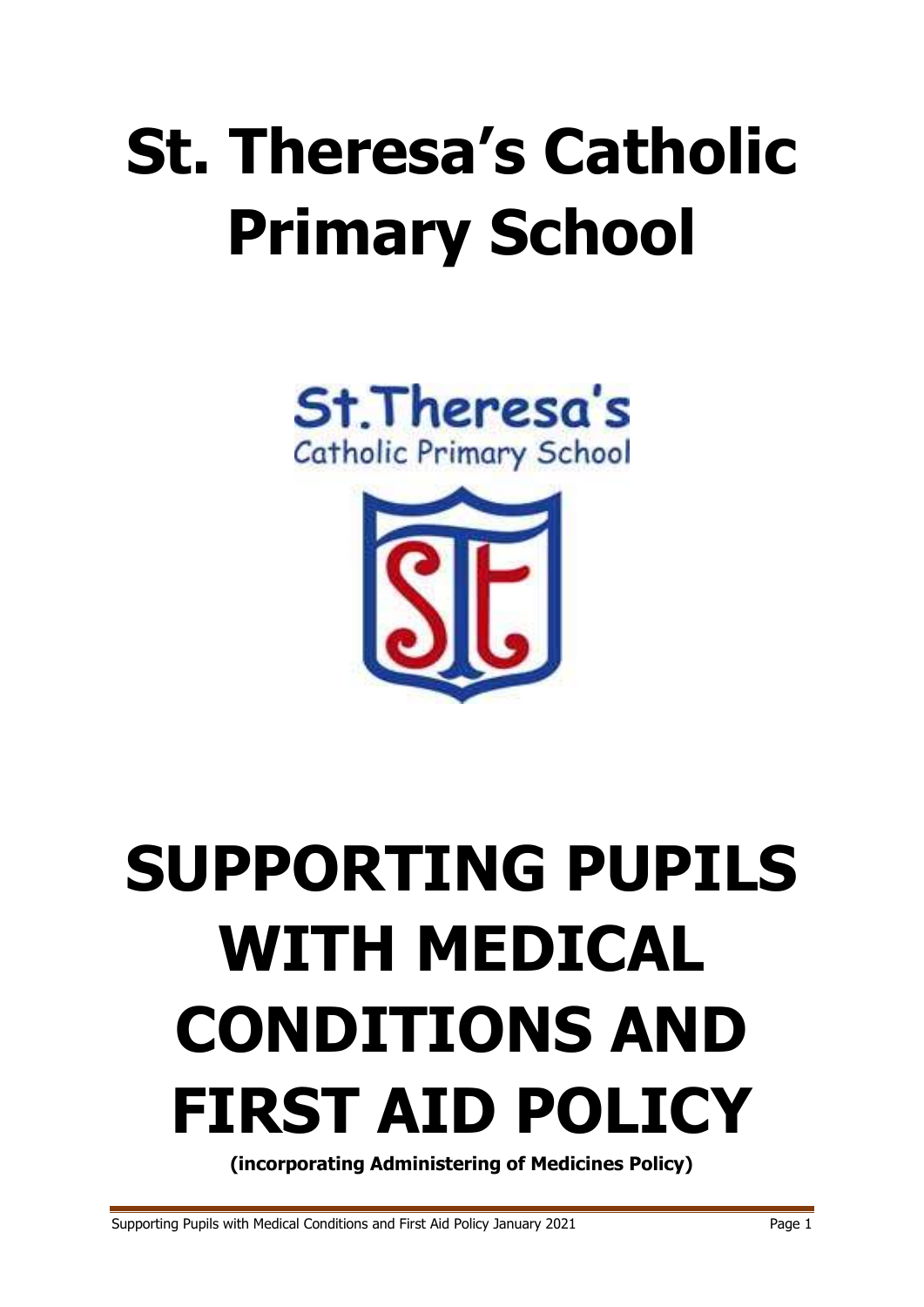"We learn together, we play together, we pray together, we grow together in the love of God"



# Validation Grid

| <b>Title</b>                                      | Supporting Pupils with Medical Conditions and First<br>Aid Policy                                                                        |  |  |
|---------------------------------------------------|------------------------------------------------------------------------------------------------------------------------------------------|--|--|
| <b>Author</b>                                     | Barbara Costa                                                                                                                            |  |  |
| <b>Associate Author</b>                           | N/A                                                                                                                                      |  |  |
| <b>Committee</b>                                  | Wellbeing                                                                                                                                |  |  |
| <b>Target Audience</b>                            | Staff, parents, Governors                                                                                                                |  |  |
| <b>Stakeholders</b><br><b>Consulted</b>           | <b>Staff</b>                                                                                                                             |  |  |
| <b>Curriculum / Non</b><br><b>Curricular</b>      | Non Curricular                                                                                                                           |  |  |
| <b>Associated Policies /</b><br><b>Documents</b>  | SEND Policy, Health and Safety Policy, Staff Handbook,<br>Child Protection and Safeguarding Policy, Attendance<br>and Punctuality Policy |  |  |
| <b>New Policy or Review</b><br>of Existing Policy | <b>Review</b>                                                                                                                            |  |  |
| <b>Date of Submission</b>                         | January 2021                                                                                                                             |  |  |
| <b>Date for Review</b>                            | January 2024                                                                                                                             |  |  |
| <b>Review Term</b>                                | 3 years                                                                                                                                  |  |  |
| <b>Statutory</b>                                  | Yes                                                                                                                                      |  |  |

Headteacher Barbara Costa Barbara Costa

Chair of Governors **Seamus McKenna**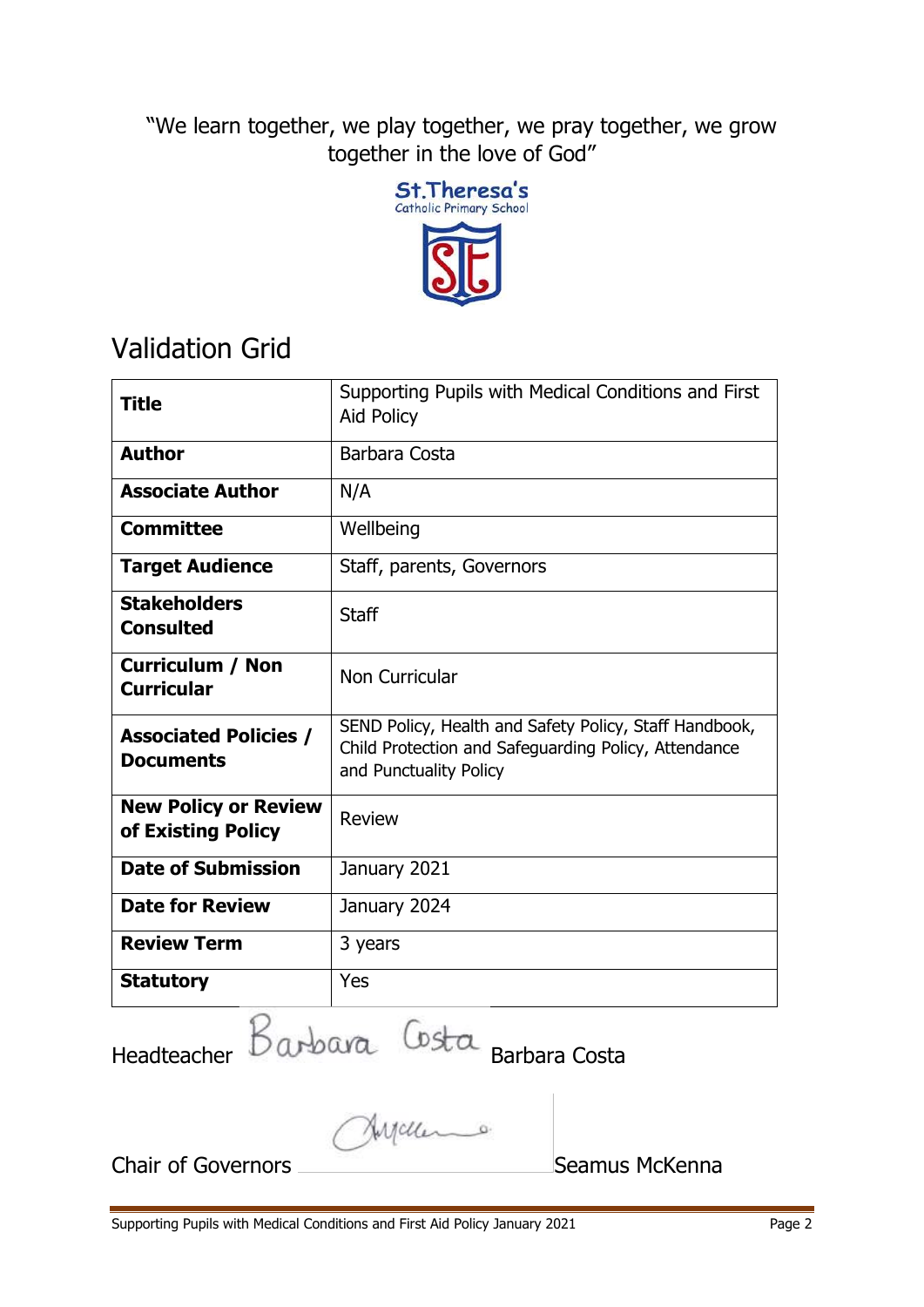# Contents

| 1.  |  |  |  |  |  |  |
|-----|--|--|--|--|--|--|
| 2.  |  |  |  |  |  |  |
| 3.  |  |  |  |  |  |  |
| 4.  |  |  |  |  |  |  |
| 5.  |  |  |  |  |  |  |
| 6.  |  |  |  |  |  |  |
| 7.  |  |  |  |  |  |  |
| 8.  |  |  |  |  |  |  |
| 9.  |  |  |  |  |  |  |
| 10. |  |  |  |  |  |  |
| 11. |  |  |  |  |  |  |
| 12. |  |  |  |  |  |  |
| 13. |  |  |  |  |  |  |
| 14. |  |  |  |  |  |  |
| 15. |  |  |  |  |  |  |
| 16. |  |  |  |  |  |  |
| 17. |  |  |  |  |  |  |
| 18. |  |  |  |  |  |  |
| 19. |  |  |  |  |  |  |
| 20. |  |  |  |  |  |  |
| 21. |  |  |  |  |  |  |
| 22. |  |  |  |  |  |  |
| 23. |  |  |  |  |  |  |
|     |  |  |  |  |  |  |
|     |  |  |  |  |  |  |
|     |  |  |  |  |  |  |
|     |  |  |  |  |  |  |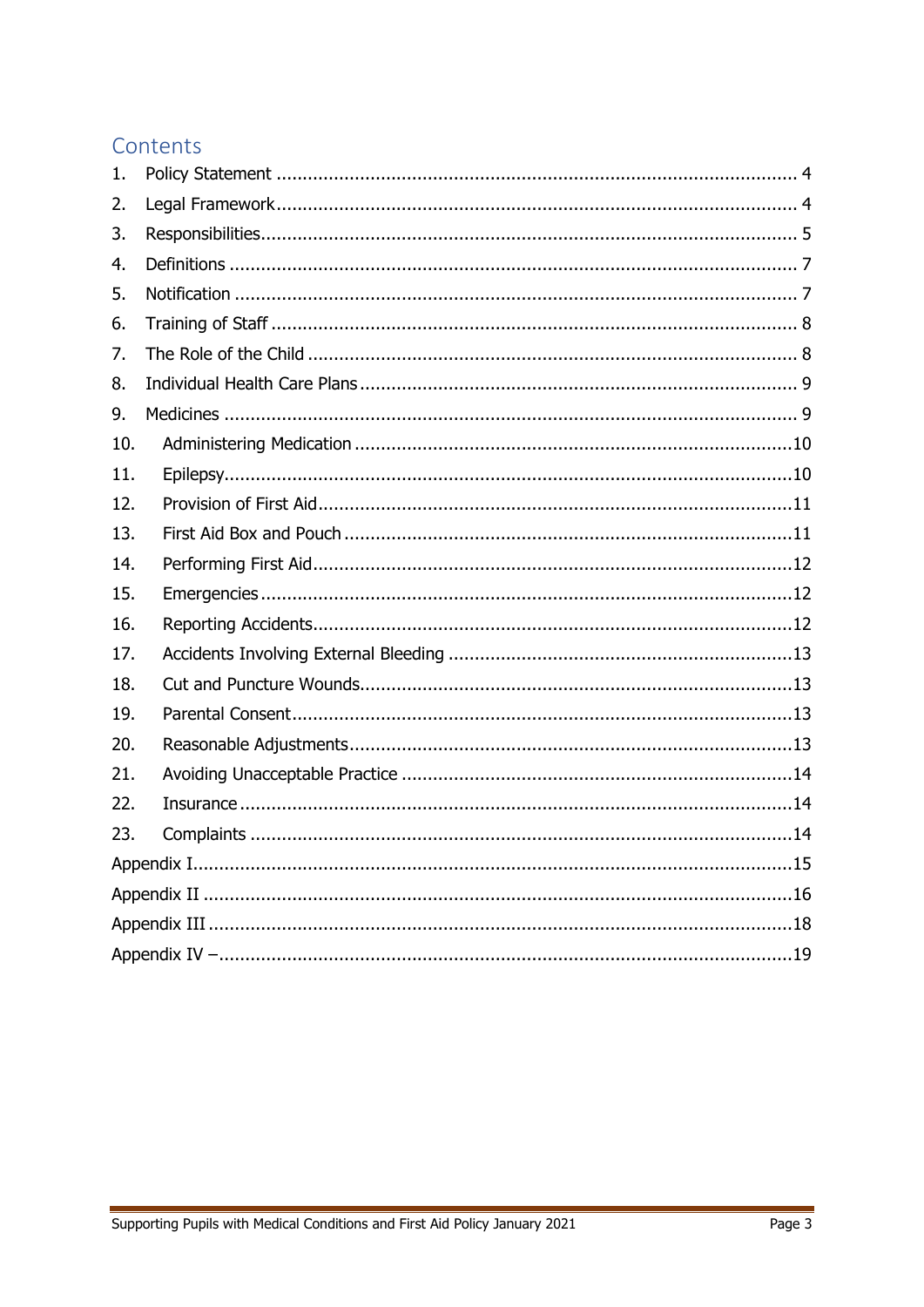# <span id="page-3-0"></span>**1. Policy Statement**

St. Theresa's Catholic Primary School (St. Theresa's / we / school) has a duty to ensure arrangements are in place to support pupils with medical conditions. The aim of this policy is to ensure that all pupils with medical conditions, in terms of both physical and mental health, receive appropriate support allowing them to play a full and active role in school life, remain healthy, have full access to education (including school trips and physical education) and achieve their academic potential.

The school is committed to ensuring that parents / carers feel confident that we will provide effective support for their child's medical condition, and make the pupil feel safe.

The main aims of this policy are:

- To provide individual, appropriate support for all pupils with medical conditions.
- To make reasonable adjustments within the school to ensure pupils with medical conditions are included in daily activities, school trips and sporting events.
- To provide all parents / carers with the confidence that the school will provide effective support for their child and ensure their safety.
- To establish relationships with relevant local health services in the implementation of effective support, as well as valuing the views of parents / carers and pupils.
- To effectively manage absences caused by medical conditions, to limit the impact on a child's educational attainment.

#### <span id="page-3-1"></span>**2. Legal Framework**

This policy has due regard to legislation including, but not limited to, the following:

- The Children Act 1989
- The Children and Families Act 2014
- The Education Act 2002
- The Education Act 1996 (as amended)
- The Equality Act 2010
- The Health and Safety at Work etc. Act 1974
- The Human Medicines (Amendment) Regulations 2017
- The Misuse of Drugs Act 1971
- The Medicines Act 1968
- The National Health Service Act 2006 (as amended)
- The School Premises (England) Regulations 2012 (as amended)
- The Special Educational Needs and Disability Regulations 2014 (as amended)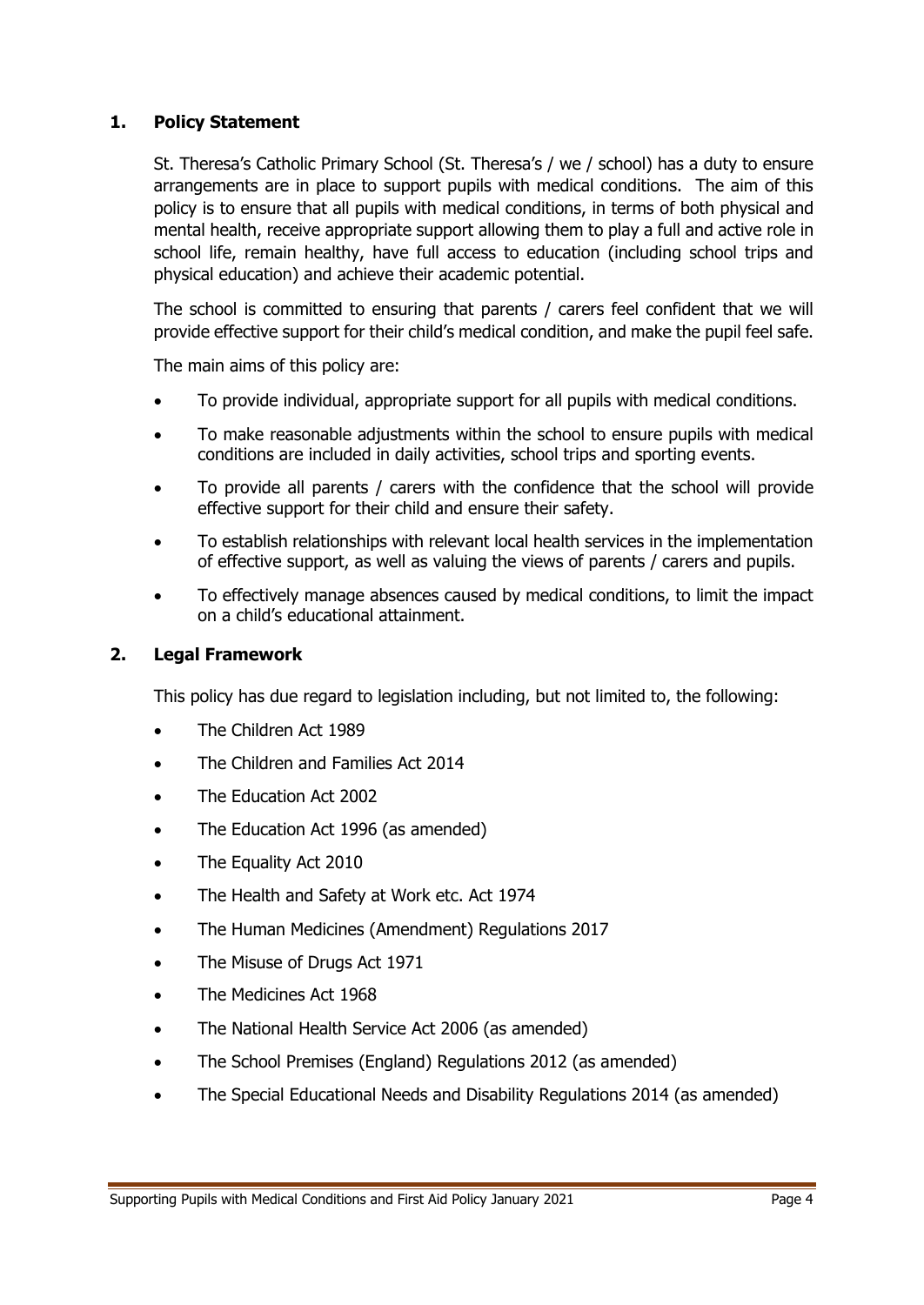This policy has due regard to the following guidance:

- Department of Education (DfE) (2015) 'Special educational needs and disability code of practice: 0-25 years'
- DfE (2015) 'Supporting pupils at school with medical conditions'
- DfE (2000) 'Guidance on first aid for schools'
- Ofsted (2015) 'The common inspection framework: education, skills and early years'
- Department of Health (2017) 'Guidance on the use of adrenaline auto-injectors in schools'

# <span id="page-4-0"></span>**3. Responsibilities**

The Governing Body is responsible for:

- Ensuring the Headteacher implements the Supporting Pupils with Medical Conditions and First Aid Policy and procedures of the school.
- Reviewing this policy and ensuring it does not discriminate on any grounds including, but not limited to: ethnicity / national origin, culture, religion, gender, disability or sexual orientation.
- Handling complaints regarding this policy as outlined in the school's Complaints Policy and Procedure.
- Ensuring that all pupils with medical conditions are able to participate fully in all aspects of school life within reason.
- Ensuring the level of insurance in place reflects the level of risk.

The Headteacher is responsible for:

- The day-to-day implementation and management of the Supporting Pupils with Medical Conditions Policy and procedures of St. Theresa's.
- Ensuring that all relevant staff are made aware of pupils' individual conditions.
- Ensuring that information and teaching support materials regarding supporting pupils with medical conditions, are available to members of staff with responsibilities under this policy.
- Keeping written records of any and all medicines administered to individual pupils and across the school population.
- Making any necessary changes to the policy, as discussed with the Governing Body upon review.
- Ensuring the policy is developed effectively with partner agencies.
- Making staff aware of this policy.
- Liaising with healthcare professionals regarding the training required for staff.
- Making the relevant members of staff aware of a child's medical condition.
- Developing Individual Health Care Plans (IHCPs).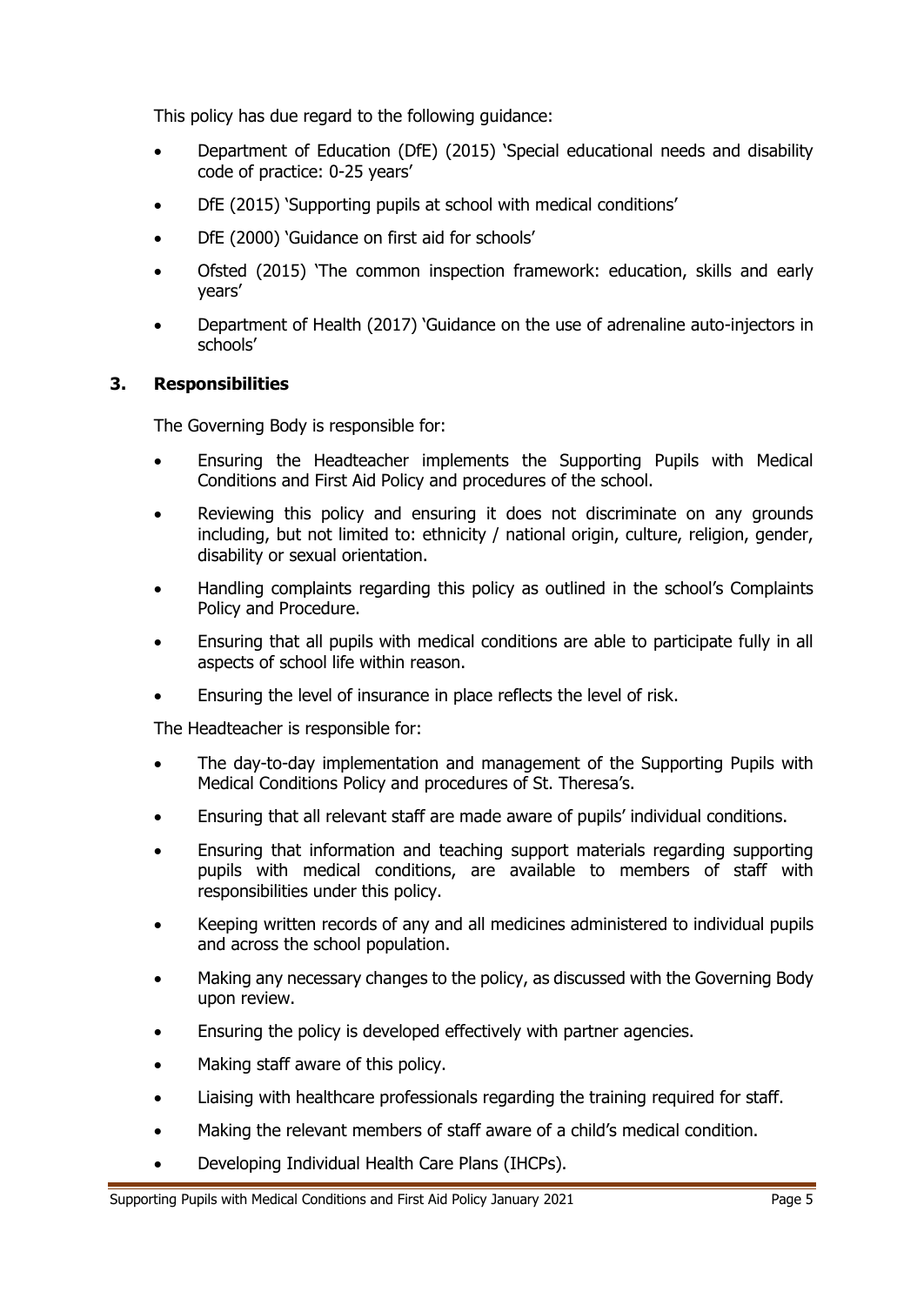- Ensuring a sufficient number of trained members of staff are available to implement the policy and deliver IHCPs in normal, contingency and emergency situations.
- If necessary, facilitating the recruitment of a member of staff for the purpose of delivering the promises made in this policy.
- Ensuring the correct level of insurance is in place for teachers who support pupils in line with this policy.
- Contacting the school nursing service in the case of any child who has a medical condition.
- Organising first-aid training.
- Carrying out appropriate risk assessments (Appendix IV) when making reasonable adjustments for pupils with medical conditions, to ensure the inclusion of pupils in activities.
- Arranging appropriate cover in the event of staff absence or turnover to ensure someone is always available, and that supply staff are appropriately briefed.

The First Aid Team Leader is responsible for:

- Taking charge of the day to day health of each child in the school.
- Providing general welfare support for all school users.
- Maintaining all First Aid boxes on site.
- Checking classroom First Aid boxes.
- Liaising with the Inclusion Leader and other staff to help prepare referrals to the School Nurse and other professionals.
- Liaising with the school nurse and parents / carers to update care plans.
- Liaising with the school nurse to organise Epipen training and facilitate communication between nurse and Inclusion Leader.
- Liaising with staff, parents / carers and medical personnel ensuring the Headteacher is updated about all medical and incidental information about pupils.
- Providing assistance with first aid as required including giving out information on request and when necessary on communicable diseases, contagious conditions and ailments.
- Meeting with new parents / carers of children with medical needs.
- Collecting medical information from parents / carers for any residential trip.
- Overseeing the preparation / collection of medicine for residential trips.
- Ensuring training of all First Aiders is kept up to date.
- Maintaining staff and children's medical files.
- Liaising the collection of NHS health forms for any new child.
- Leading termly First Aid team meetings.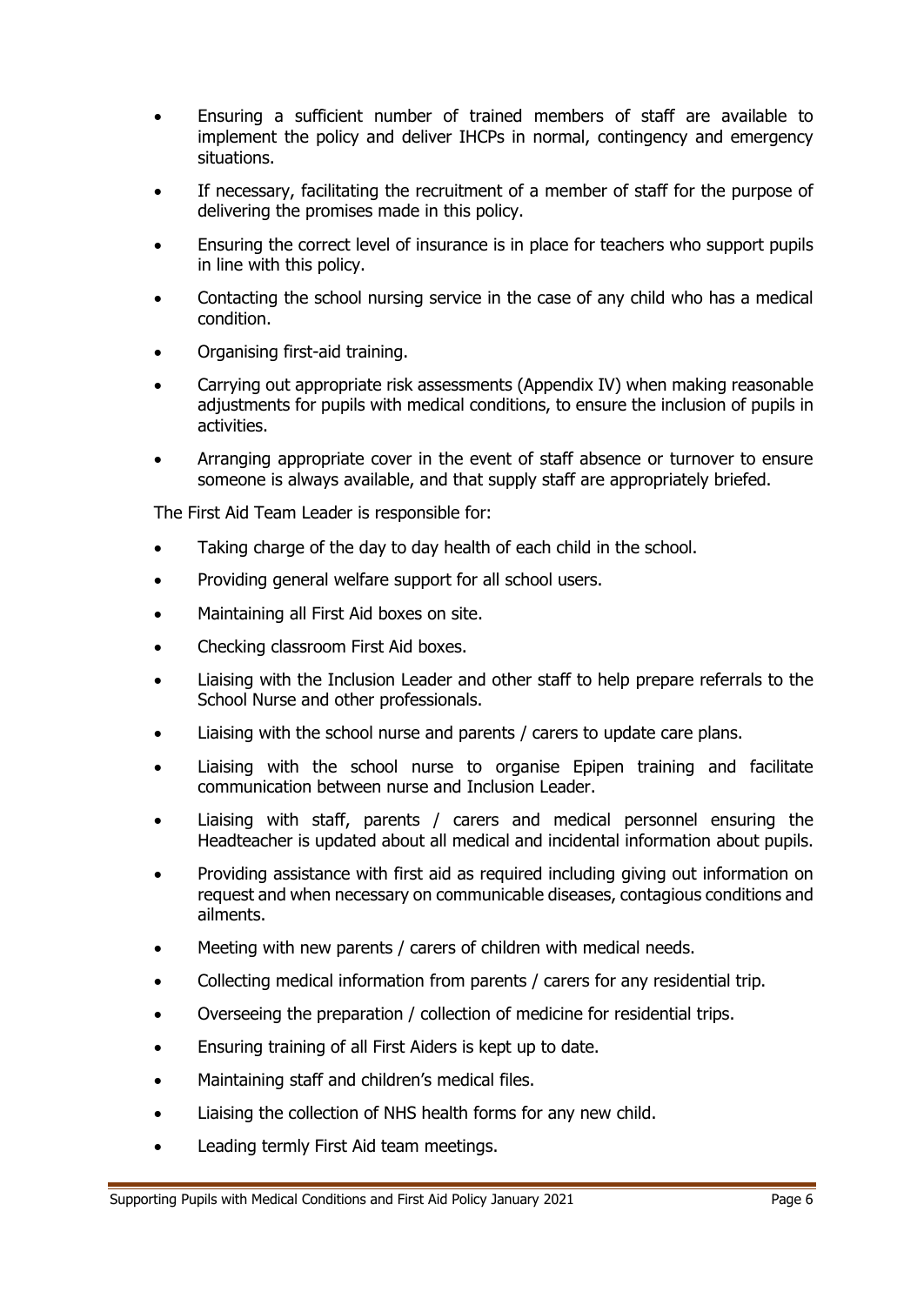Housekeeping from First Aid perspective of the medical room.

All staff are responsible for:

- Taking appropriate steps to support children with medical conditions.
- Where necessary, making reasonable adjustments to include pupils with medical conditions into lessons.
- Administering medication, if they have agreed and are qualified to undertake that responsibility.
- Undertaking training to achieve the necessary competency for supporting pupils with medical conditions, if they have agreed to undertake that responsibility.
- Familiarising themselves with procedures detailing how to respond when they become aware that a pupil with a medical condition needs help.

Parents / carers are responsible for:

- Keeping the school informed about any changes to their child / children's health.
- Completing a parental agreement (see Appendix II) for school to administer medicine form before bringing medication into school.
- Providing the school with the medication their child requires and keeping it up-todate.
- Collecting any leftover medicine at the end of the course or year.
- Discussing medications with their child / children prior to requesting that a staff member administers the medication.
- Where necessary, developing an IHCP for their child in collaboration with the Headteacher or Inclusion Leader or other staff members and healthcare professionals.

# <span id="page-6-0"></span>**4. Definitions**

"Medication" is defined as any prescribed or over the counter medicine.

"Prescription medication" is defined as any drug or device prescribed by a doctor or nurse.

A "staff member" is defined as any member of staff employed at the school, including teachers.

# <span id="page-6-1"></span>**5. Notification**

When the school is notified that a pupil has a medical condition that requires support in school, a meeting is arranged with parents / carers with a view to discussing the necessity of an Individual Healthcare Plan.

Where a pupil's medical condition is unclear, or where there is a difference of opinion concerning what support is required, a judgement is made by the Headteacher based on all available evidence (including medical evidence and consultation with parents / carers).

Supporting Pupils with Medical Conditions and First Aid Policy January 2021 **Page 7** Page 7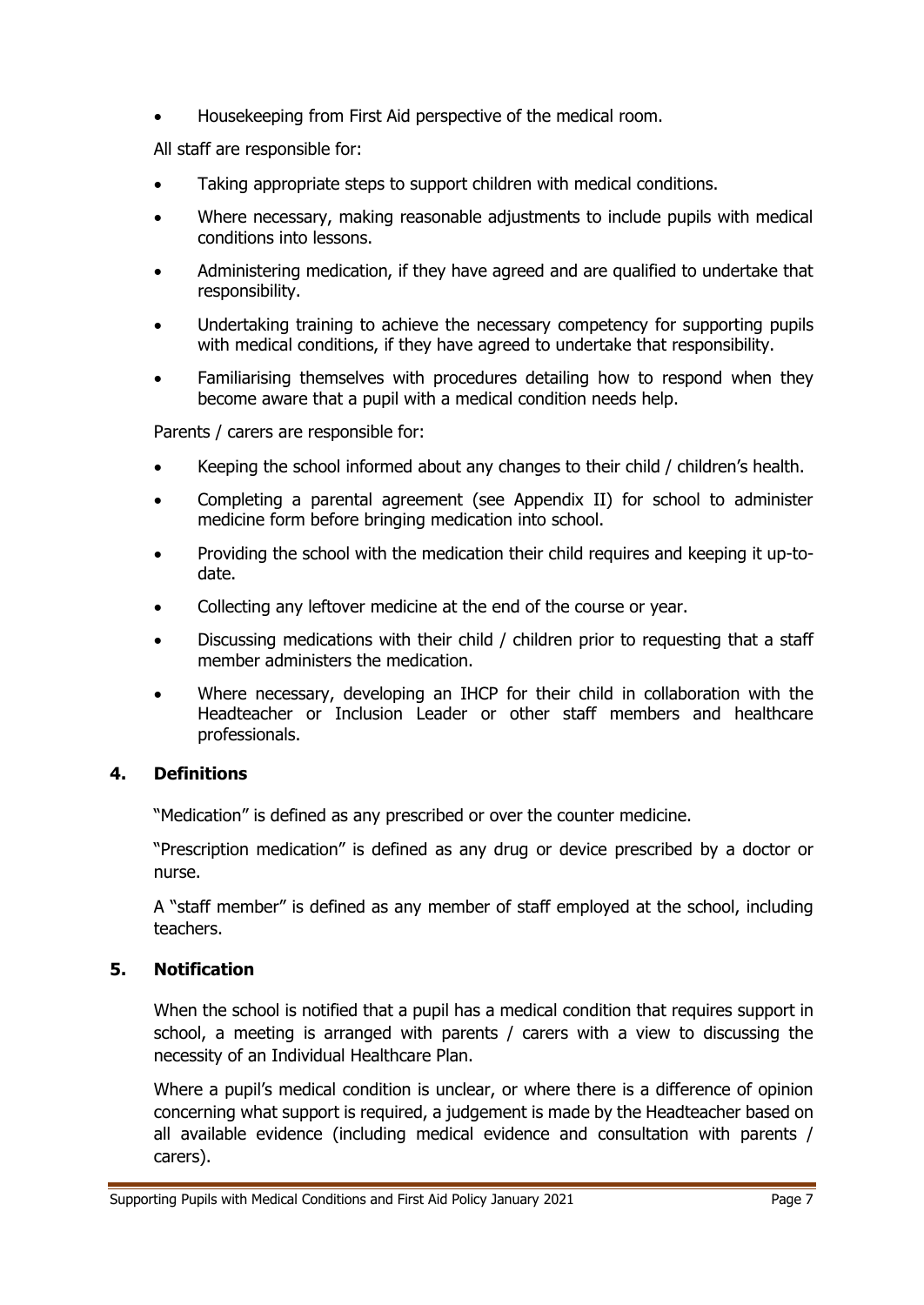For a pupil starting at the school in a September uptake, arrangements are in place prior to their introduction and informed by their previous institution.

# <span id="page-7-0"></span>**6. Training of Staff**

Teachers and support staff will receive training on the Supporting Pupils with Medical Conditions Policy as part of their induction.

The school adopts a whole-school approach to training, ensuring that all staff employed by the school are aware of this policy and of their role when implementing the policy.

No staff member may administer prescription medicines or undertake any healthcare procedures without undergoing training specific to the responsibility.

No staff member may administer drugs by injection unless they have received training in this responsibility.

Staff will be advised not to agree to taking on the responsibility of administering medication until they have received appropriate training and can make an informed choice.

The school will ensure that, as part of their training, staff members are informed that they cannot be required to administer medication to pupils, and that this is entirely voluntary, unless the supporting of pupils with medical conditions is central to their role within the school.

The First Aid Team Leader will keep a record of training undertaken and a list of staff qualified to undertake responsibilities under this policy.

All permanent Teaching Assistants (TA) and Nursery Nurses will receive First Aid at Work training and / or Paediatric Training, Epipen training and depending on the need of the children, Epilepsy training.

All teachers will receive Epipen training every year.

Members of the Senior Leadership Team may also receive First Aid at Work training.

# <span id="page-7-1"></span>**7. The Role of the Child**

Children who are competent will be encouraged to take responsibility for managing their own medicines and procedures, following a discussion with their parents / carers.

Where possible, pupils will be allowed to carry their own medicines and devices. Where this is not possible, their medicines will be located in an easily accessible location.

If pupils refuse to take medication or to carry out a necessary procedure, parents / carers will be informed so that alternative options can be explored.

Where appropriate, pupils will be encouraged to take their own medication under the supervision of relevant staff.

Supporting Pupils with Medical Conditions and First Aid Policy January 2021 **Page 8** Page 8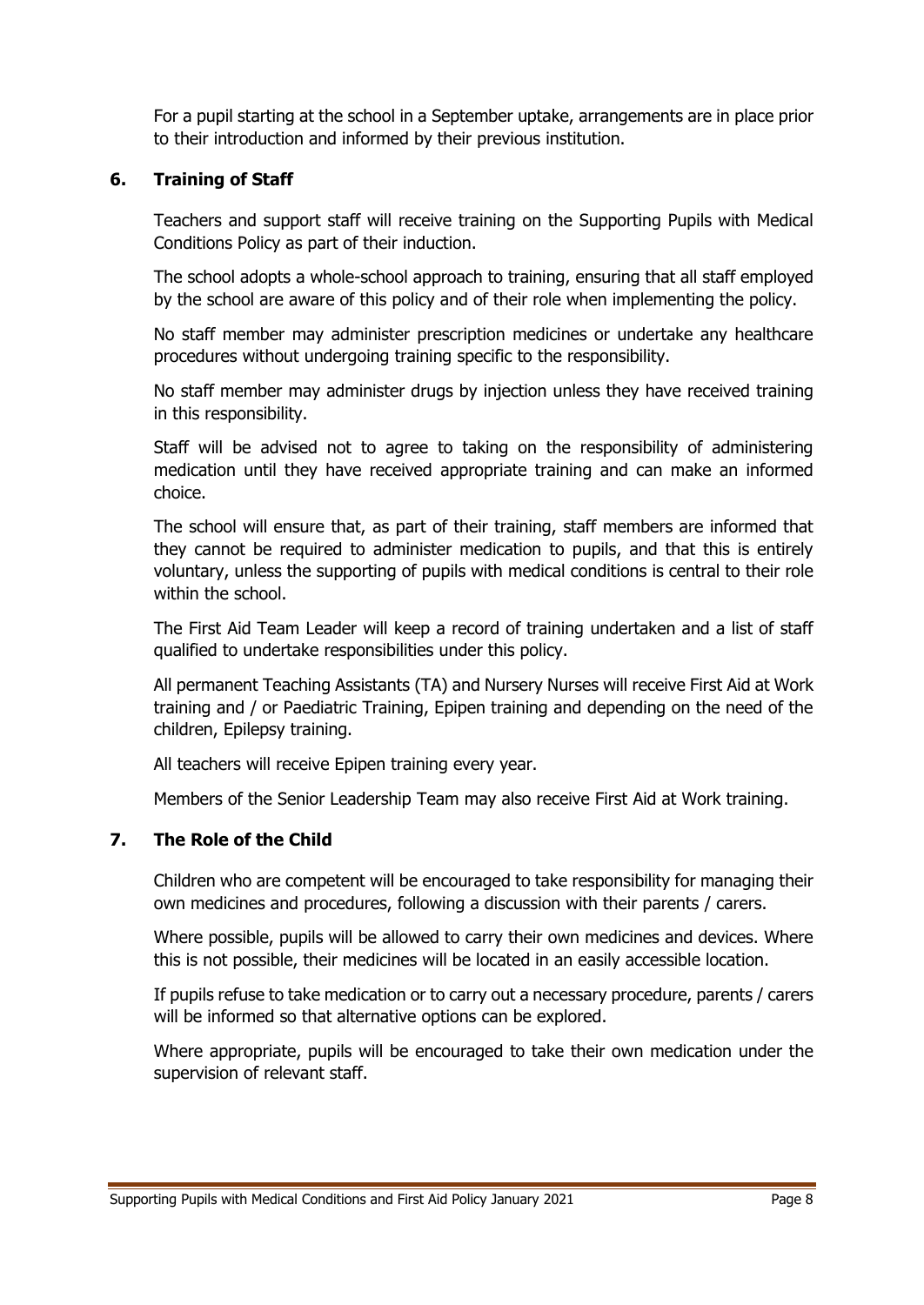# <span id="page-8-0"></span>**8. Individual Health Care Plans**

Where necessary, an individual health care plan (IHCP) will be developed in collaboration with the pupil, parents / carers, First Aid Team Leader, Headteacher, Inclusion Leader and medical professionals.

IHCPs will be easily accessible to those who need to refer to them, whilst also preserving confidentiality.

IHCPs will be reviewed on an annual basis, or when a child's medical circumstances change, whichever is sooner.

Where a pupil has an education, health and care (EHC) plan, the IHCP will be linked to it or become part of it.

Where a child is returning from a period of hospital education or alternative provision or home tuition, we will work with the Local Authority (LA) and education provider to ensure that the IHCP identifies the support the child needs to reintegrate.

The school will develop transport health care plans for pupils with life-threatening conditions, which effectively manages home-to-school transport for the pupil.

# <span id="page-8-1"></span>**9. Medicines**

Medicines are only administered at school when it would be detrimental to a pupil's health or school attendance not to do so.

No child will be given any prescription or non-prescription medicines without written parental consent, except in exceptional circumstances.

No child under 16 years of age will be given medication containing aspirin without a doctor's prescription.

No medication will be given without first checking the maximum dosages and when the previous dosage was taken. Parents / carers will be informed of any given medication.

Medicines MUST be in date, labelled, and provided in the original container (except in the case of insulin which may come in a pen or pump) with dosage instructions. Medicines which do not meet these criteria will not be administered.

Controlled drugs may only be taken on school premises by the individual to whom they have been prescribed.

Some medication will be stored in the First Aid room (i.e. medicine which needs to be refrigerated).

Medicines and devices such as asthma inhalers, blood glucose testing and adrenaline pens will always be readily available to pupils and will not be locked away; therefore they will be kept in the classrooms.

St. Theresa's cannot be held responsible for side effects that occur when medication is taken correctly.

Any medications left over at the end of the course will be returned to the child's parents / carers.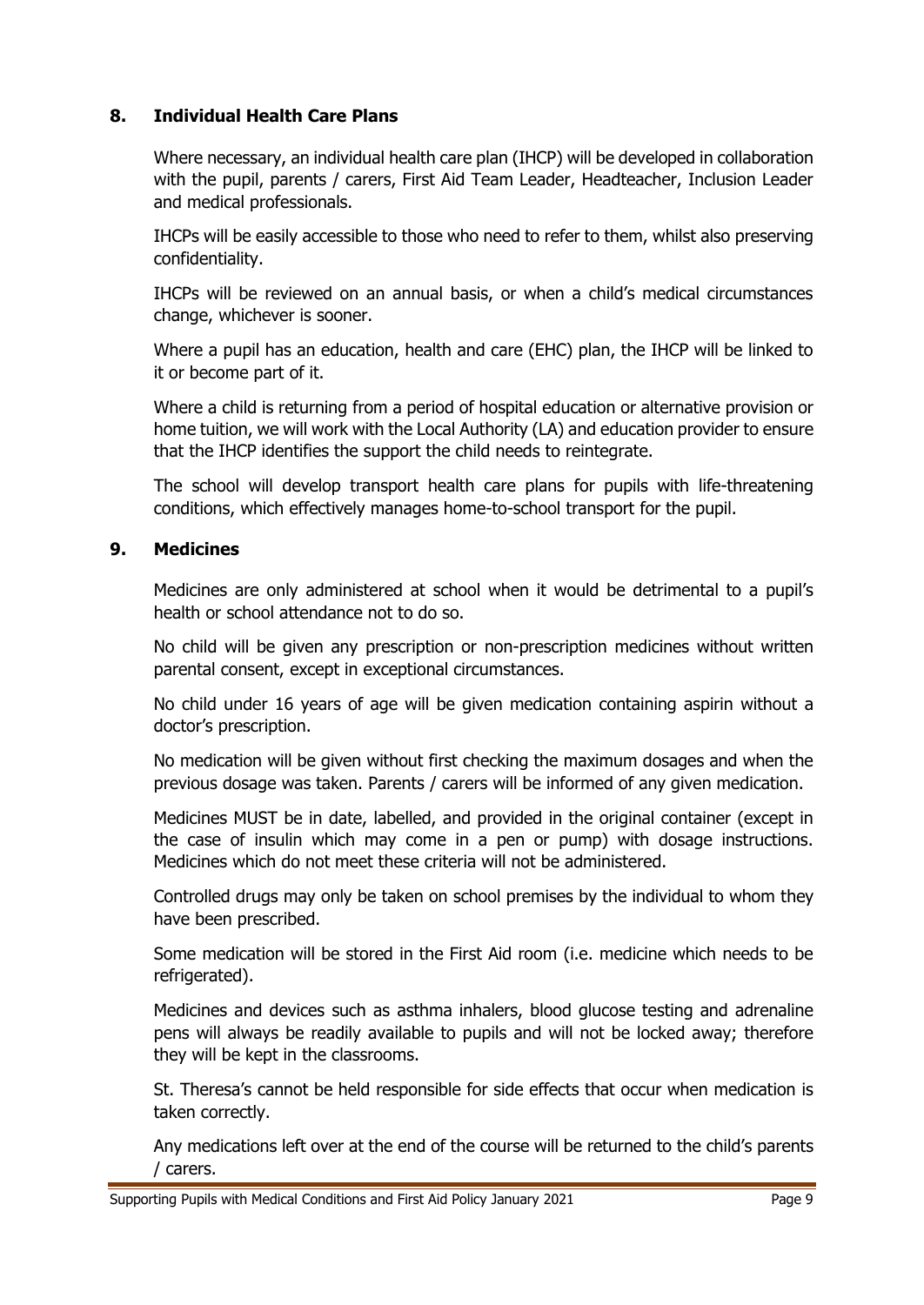# <span id="page-9-0"></span>**10. Administering Medication**

Administration of medicines by any member of the school personnel is undertaken purely on a voluntary basis and individual decisions will be respected. However, appropriate training will be provided before any member of the school personnel who has volunteered and accepted this role to be familiar with all administration of medication procedures.

Medicine will only be administered that have been prescribed by a doctor, or some other authorised person and where it would be detrimental to a child's health if the medicine were not administered during the day. Medicine that is required to be taken 4 times a day will be administered. Medicine that needs to be taken 3 times a day will not be administered as it can be administered by the parent before and after school, and in the evening.

#### Non-prescription

These treatments / medicines must not be given, including aspirin / paracetamol, unless, in the case of residential trips, there is a letter of consent. Otherwise, non-prescription drugs will not be administered by members of staff. Parents / carers can make arrangements at lunch time to administer the medication to their child.

#### **Prescription**

Children may receive prescribed medicines as long as medicine is brought in by parents / carers, in a labelled container accompanied by a signed parental agreement form.

Asthma inhalers must be kept in class. In the event of school trips, children in Y5 and Y6 children should carry their own inhalers and for the younger children, the designated First aider should be responsible for the inhalers (or appropriate medication).

All children are supervised when using inhalers and clearly labelled spare inhalers are kept in the medical room. If a child uses their inhaler, this should be recorded by a member of staff on the medication form.

Any time medicine has been administered to a child, it must be recorded (Appendix III).

The date, time, drug, dosage and the child's name must be written on the reverse of the parental agreement form (Appendix II). It must be signed and countersigned.

Only a qualified First Aider will administer medication.

# <span id="page-9-1"></span>**11. Epilepsy**

All staff are to be informed of children who are epileptic and are to be aware of action to be taken. For care of a child who is having a seizure the care plan must be followed. The First Aid Team Leader is responsible for ensuring all First Aiders are familiar with individual children's care plans and medical details.

If a child with no past history of epilepsy has a seizure, emergency services must be contacted immediately and then the child's parents / carers.

The school will arrange specialist training for staff on a yearly basis.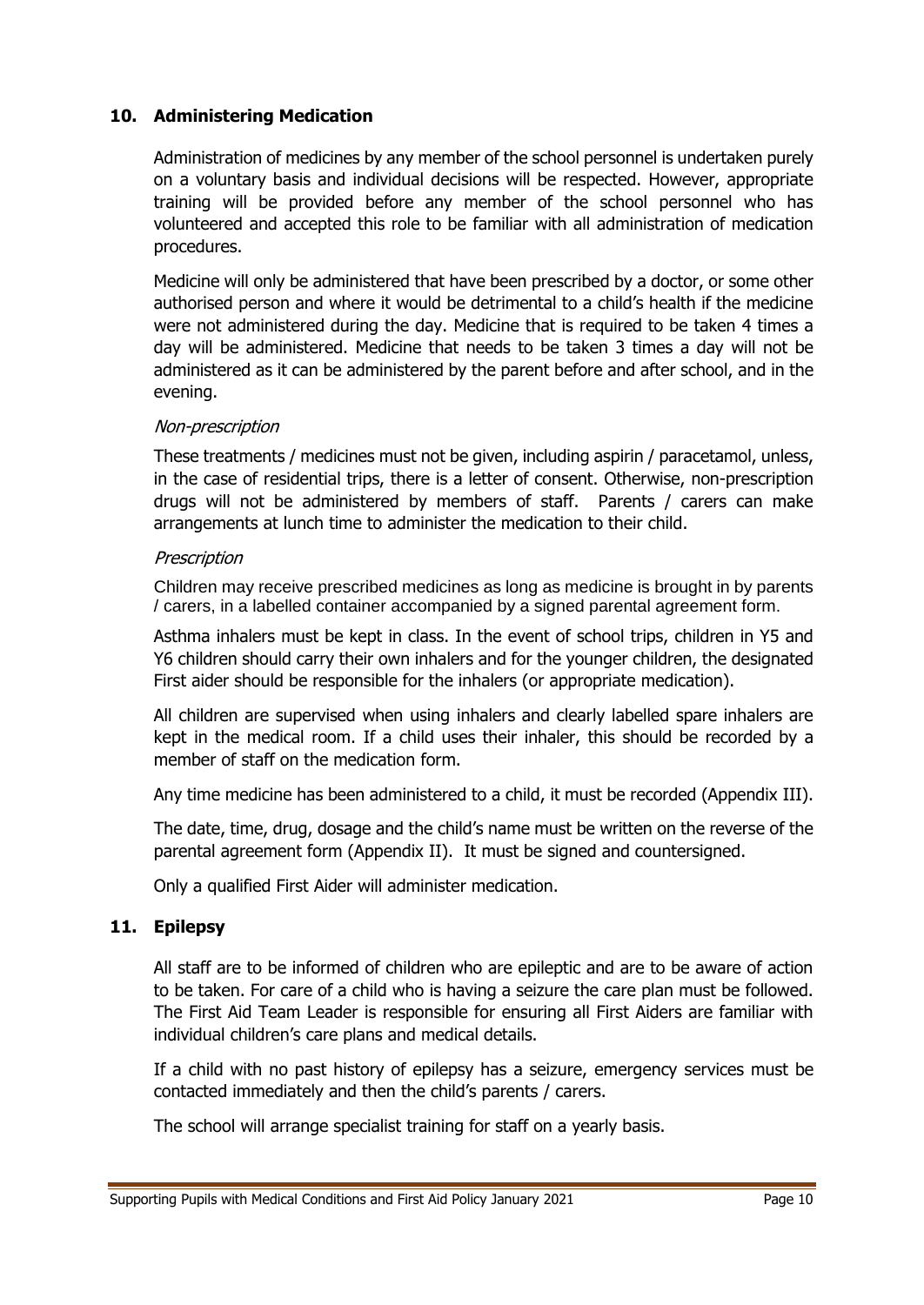# <span id="page-10-0"></span>**12. Provision of First Aid**

The designated First Aiders are all the permanent TAs, and some members of the Senior Leadership Team, a list of whom can be found in the staff handbook and in the Medical Room.

Details of first aid training can be found in the medical room.

It is the Headteacher's responsibility to ensure First Aiders receive up to date training.

The designated person responsible for checking and maintaining the contents of the first aid boxes is the First Aid Team Leader. First aid boxes can be found in the medical room, staff room, kitchen and school office.

If an ambulance is required, the emergency 999 service should be used. It may be appropriate on some occasions to transport a member of staff or pupil to a casualty department without the ambulance service but it should be noted that this should always be on a voluntary basis.

In cases of serious injury, responsibility of the appointed First Aider ends when the patient is handed over to the parent / guardian / carer only.

In serious injuries, persons / children should be transported to hospital by ambulance as the patient's condition could worsen.

No attempt to move an injured person should be made until appropriate examination and assessment has been completed.

# <span id="page-10-1"></span>**13. First Aid Box and Pouch**

According to the Health and Safety Executive, First Aid Boxes will contain for employees' use, when required:

- Guidance card
- Individually wrapped sterile plasters (assorted sizes) appropriate to the type of work environment
- Individually wrapped triangular bandages
- Safety pins
- Medium sizes individually wrapped un-medicated wound dressings
- Sterile large pads with attachments
- Sterile eye pads
- Disposable plastic gloves are available. Plastic bags are available for the disposal of soiled dressings.

**All First Aiders carry a first aid pouch. It is the responsibility of the First Aiders to ensure they check their pouches on a weekly basis.**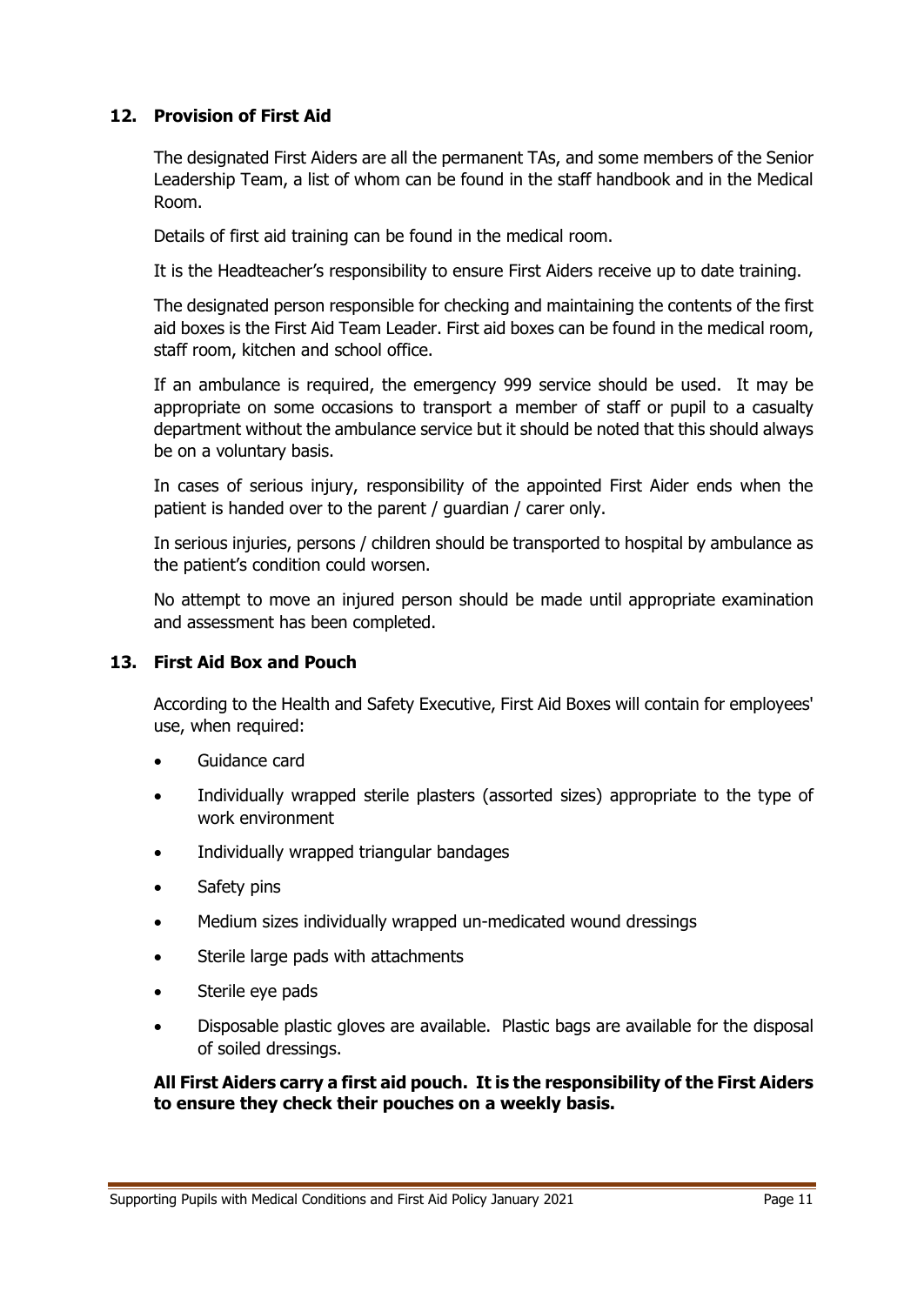# <span id="page-11-0"></span>**14. Performing First Aid**

The Headteacher will ensure that an annual risk assessment of first aid needs is undertaken, appropriate to the circumstances of the school and the supporting of pupils with medical conditions.

The Headteacher is responsible for organising first aid training.

TAs and Mealtime Supervisors are all required to undertake first-aid training.

The school has first aid boxes located in the following places: staff room, kitchen, school office and medical room. These boxes contain a sufficient number of suitable provisions to enable the administration of first aid.

First aiders will be made aware of any pupils with medical conditions and treat them accordingly, should the need for first aid arise.

First aiders will give immediate help to casualties with common injuries and those arising from specific hazards or medical conditions at the school, and ensure that an ambulance or other professional medical help is called where appropriate.

#### <span id="page-11-1"></span>**15. Emergencies**

Necessary medical attention must be given as first priority and the safety of all ensured.

Medical emergencies will be dealt with under the school's emergency procedures. (Appendix I).

Where an IHCP is in place, it should detail:

- What constitutes an emergency.
- What to do in an emergency.

Pupils will be informed in general terms of what to do in an emergency, such as taking a red cross to a member of staff.

If a pupil needs to be taken to hospital, a member of staff will remain with the child until their parents / carers arrive. Parent / guardians / carers or next of kin must be contacted as soon as possible.

#### <span id="page-11-2"></span>**16. Reporting Accidents**

Any accident must be fully recorded using the school's reporting system.

Accident forms must be completed for all accidents however minor.

The accident book will be monitored for patterns and to ensure preventative measures are put in place, where appropriate.

Significant accidents, as defined in the Reporting of Injuries, Diseases and Dangerous Occurrence Regulations (RIDDOR) 2013 will be reported by the Headteacher to the Health and Safety Executive (HSE) without delay. <http://www.hse.gov.uk/riddor/report.htm>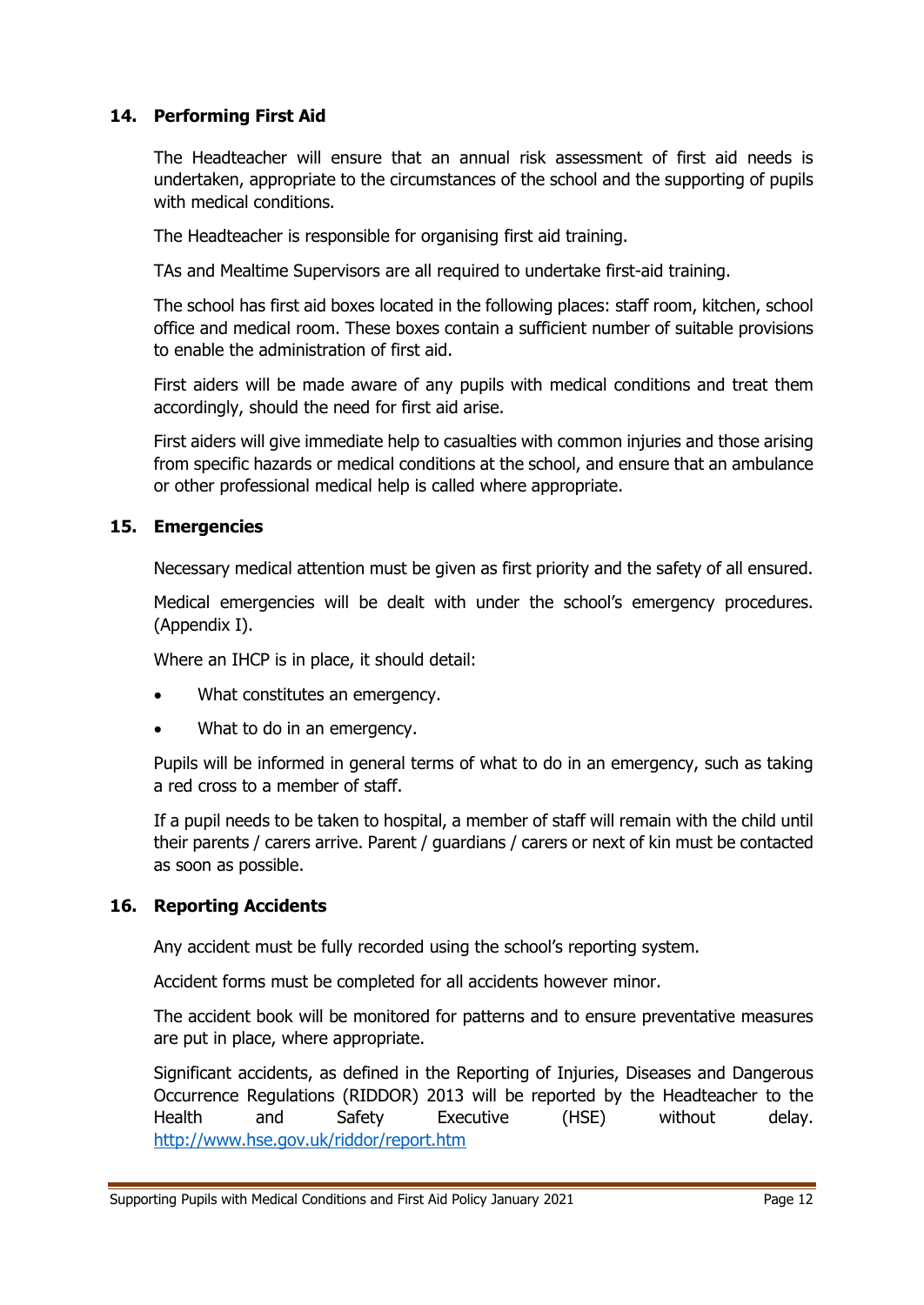In the event of a fatal or serious injury, nothing at the site of the accident must be moved, except for helping the injured, until an examination has been carried out.

Any other accidents will be recorded in the school accident book. The school health and safety officer (Headteacher) must also be informed of injuries and dangerous occurrences.

All accidents will be investigated; the length of time dedicated to each investigation will vary depending on the severity of the accident. Where necessary, corrective action will be taken; any changes in procedures will be communicated to staff.

The school will follow the HSE advice (Incident Reporting in schools (accidents, diseases and dangerous occurrences – Guidance for employers) for reporting accidents.

The First Aid team leader is responsible for bringing any concerns or patterns to the attention of the Headteacher and / or Designated Safeguarding Lead.

# <span id="page-12-0"></span>**17. Accidents Involving External Bleeding**

Normal first aid procedures should be followed; normal procedures entail staff adherence to their first aid training.

First Aiders should wear disposable gloves when dealing with bodily fluid.

When bleeding has stopped, blood should be washed off surrounding skin with plenty of water without disturbing the wound.

Splashes of blood into the eyes or mouth of another person should be washed out immediately with plenty of water.

Contaminated surfaces should be washed thoroughly.

In the case of small cuts, whenever feasible, person should wash the affected area him / herself with water and cover the wound with a dressing provided.

# <span id="page-12-1"></span>**18. Cut and Puncture Wounds**

Free bleeding should be encouraged and the part washed with running water and then dressed.

#### <span id="page-12-2"></span>**19. Parental Consent**

The written approval of parents / carers must be obtained when there is a significant risk of injury before children participate in any activity. This will also be required for any outings and trips (please see Educational Visits Policy).

#### <span id="page-12-3"></span>**20. Reasonable Adjustments**

The school will meet its duties under the Equality Act 2010.

The school will make reasonable adjustments for pupils with medical conditions, including the provision of auxiliary aids.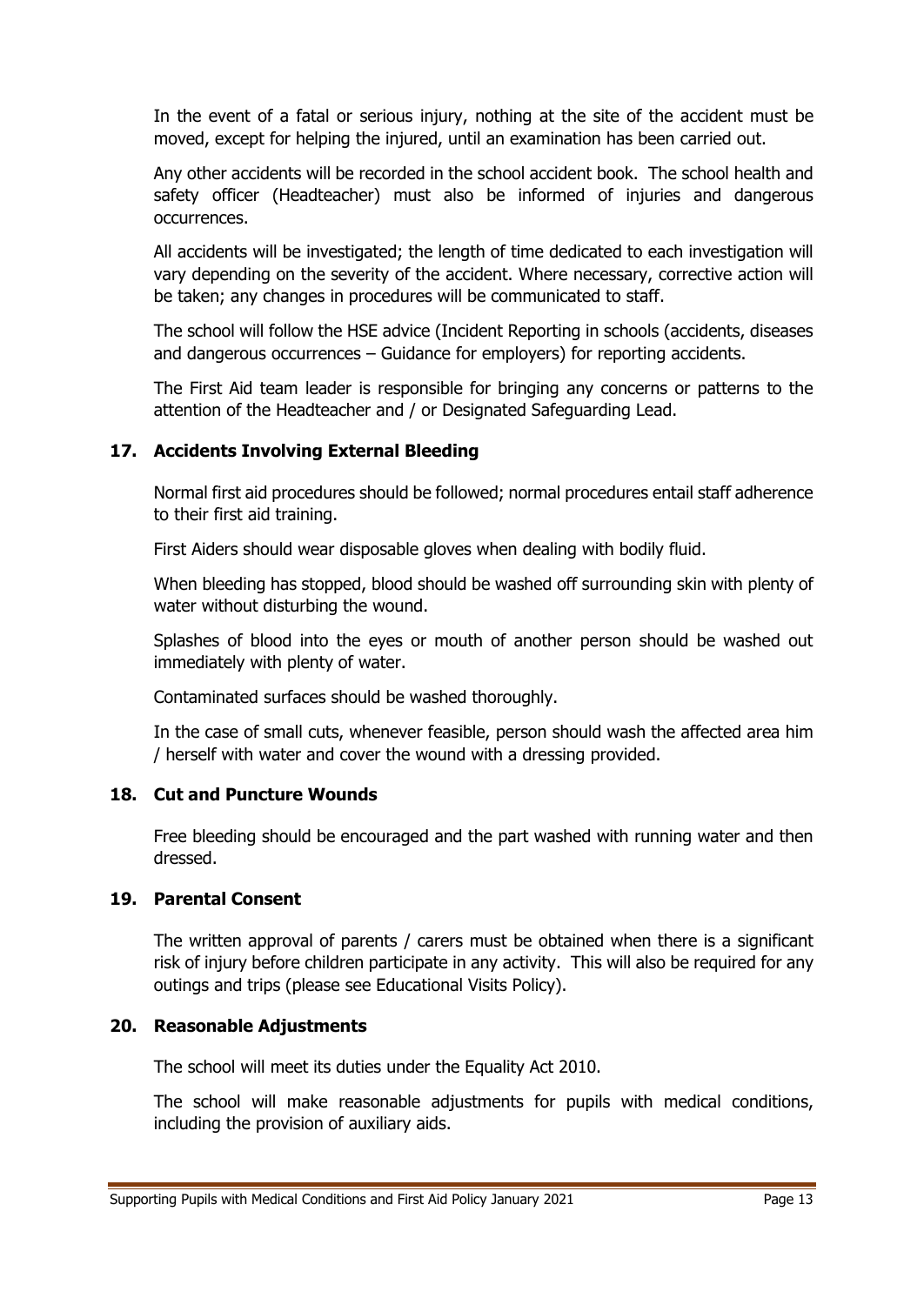With consideration to day trips, residential visits and sporting activities, the school will make reasonable adjustments to promote flexibility and encourage pupil participation.

The school will conduct risk assessments (Appendix IV) prior to the arrangement of any of the above, to ensure planning arrangements take into account the inclusion of pupils with medical conditions.

# <span id="page-13-0"></span>**21. Avoiding Unacceptable Practice**

The school understands that the following behaviour is unacceptable:

- Assuming that pupils with the same condition require the same treatment.
- Preventing pupils from easily accessing their inhalers and medication.
- Ignoring the views of the pupil and / or their parents / carers.
- Ignoring medical evidence or opinion.
- Sending pupils home frequently or preventing them from taking part in activities at school.
- Sending the pupil to the medical room or school office alone or with an unsuitable escort, if they become ill.
- Penalising pupils with medical conditions for their attendance record where the absences relate to their condition.
- Creating barriers to children participating in school life, including school trips.
- Refusing to allow pupils to eat, drink or use the toilet when they need to in order to manage their condition.

#### <span id="page-13-1"></span>**22. Insurance**

Teachers and / or TAs / Mealtime Supervisors who undertake responsibilities within this policy are covered by the school's insurance.

Full written insurance policy documents are available to be viewed by members of staff who are providing support to pupils with medical conditions. Those who wish to see the documents should contact the Headteacher.

# <span id="page-13-2"></span>**23. Complaints**

The details of how to make a complaint can be found in the school Complaints Policy (found on the school website).<https://www.st-theresas.barnet.sch.uk/>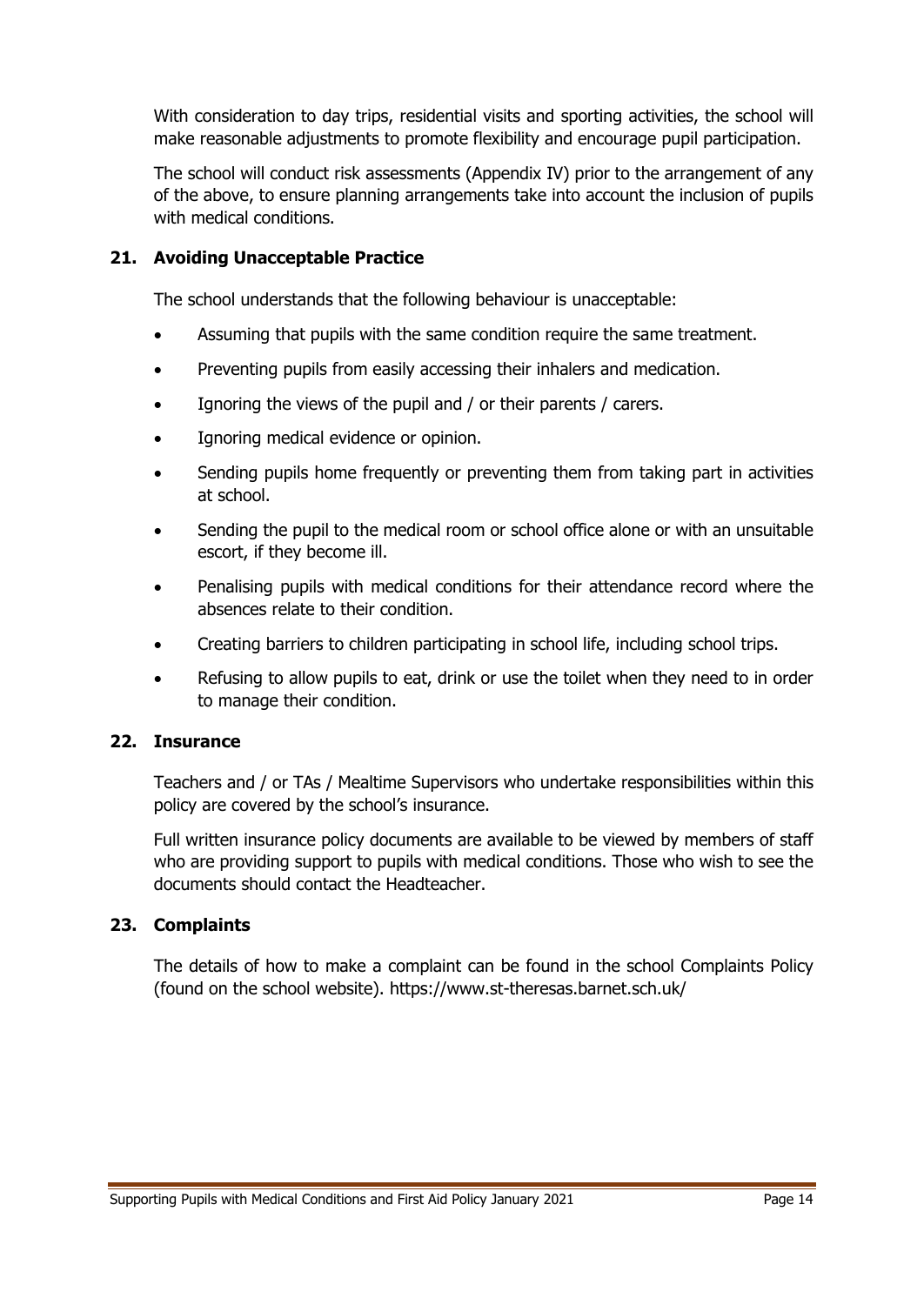# <span id="page-14-0"></span>**Appendix I**

# **Contacting Emergency Services**

# **Request an ambulance - dial 999, ask for an ambulance and be ready with the information below.**

# **Speak clearly and slowly and be ready to repeat information if asked.**

- Your telephone number 020 8346 88261
- Your name.
- Your location as follows:
- **St. Theresa's Catholic Primary School, East End Road, Finchley, London N3 2TD**
- The exact location of the patient within the school.
- The name of the child and a brief description of their symptoms.
- The best entrance to use and state that the crew will be met and taken to the patient.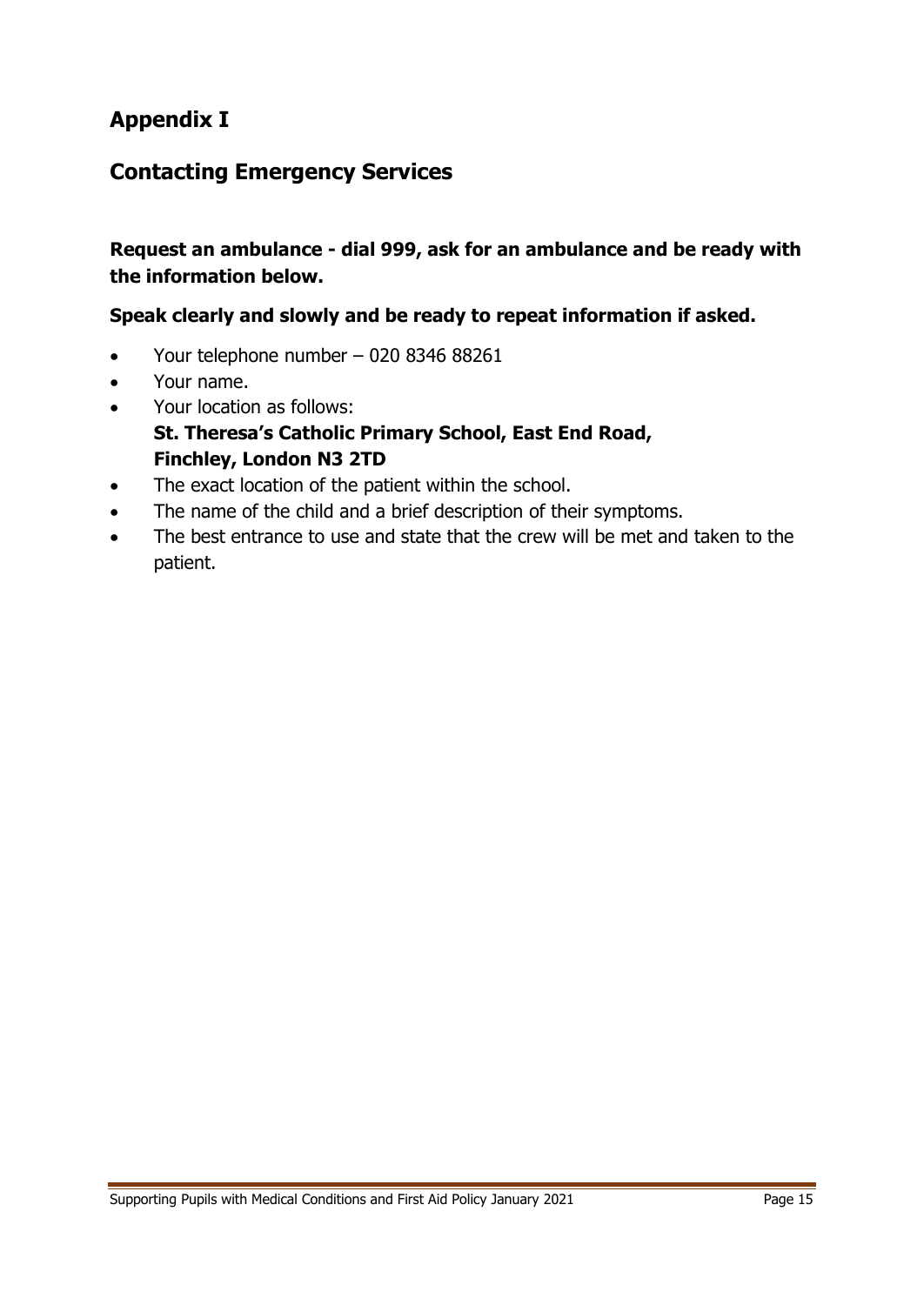# <span id="page-15-0"></span>**Appendix II**

# **Parental Agreement for St. Theresa's to Administer Medicine**

The school will not give your child medicine unless you complete and sign this form.

| Name of child                |  |
|------------------------------|--|
| Date                         |  |
| Year Group                   |  |
| Medical condition or illness |  |

# **Medicine**

Name / type of medicine

(as described on the container)

Expiry date

Dosage and method

Timing

Special precautions / other instructions

Are there any side effects that the school / setting needs to know about?

# **NB: Medicines must be in the original container as dispensed by the pharmacy**

Daytime phone no. of parent / carer

Name and phone no of GP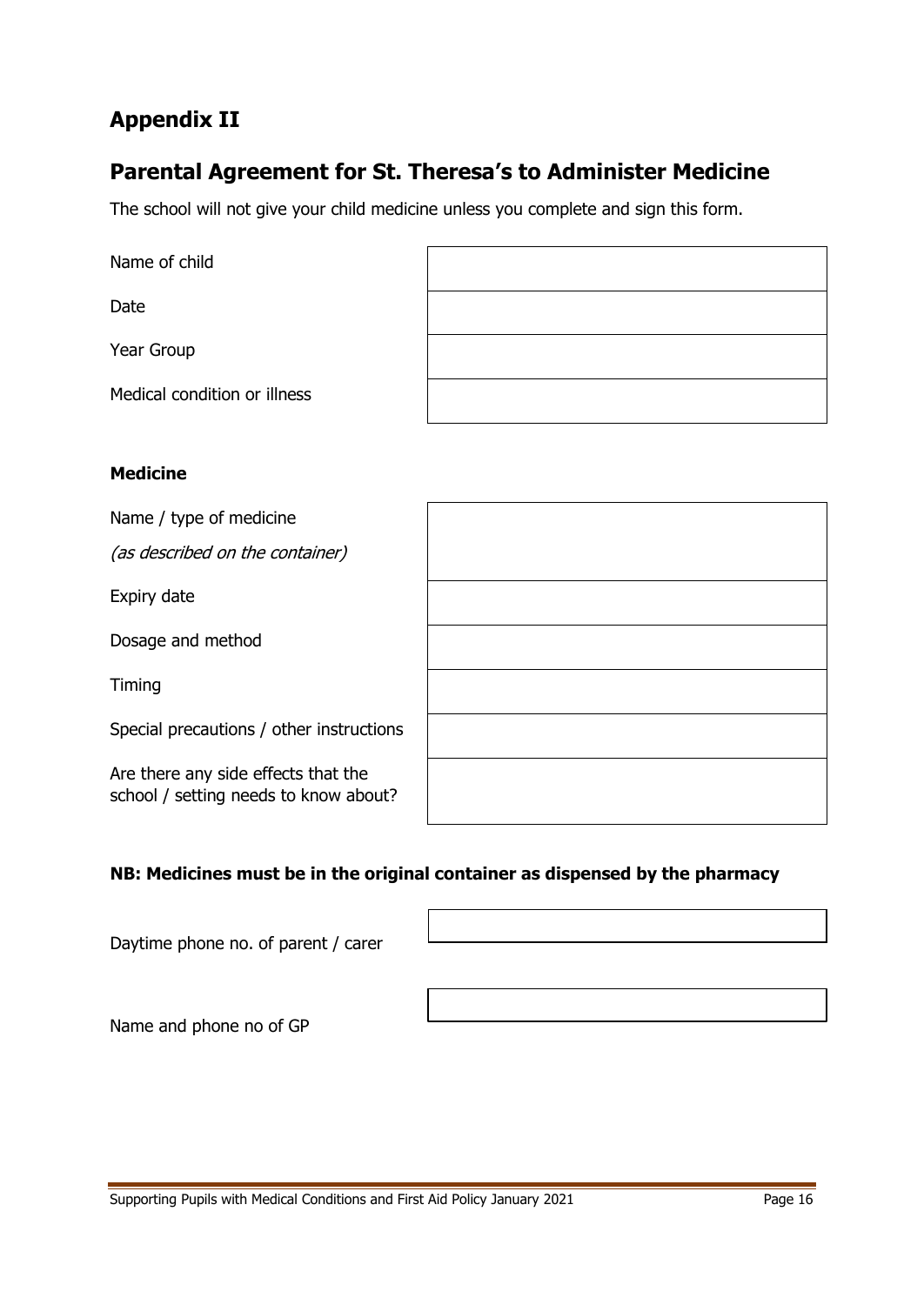The information on the previous page is, to the best of my knowledge, accurate at the time of writing and I give consent to school / setting staff administering medicine in accordance with the school / setting policy. I will inform the school / setting immediately, in writing, if there is any change in dosage or frequency of the medication or if the medicine is stopped.

| Date |  |
|------|--|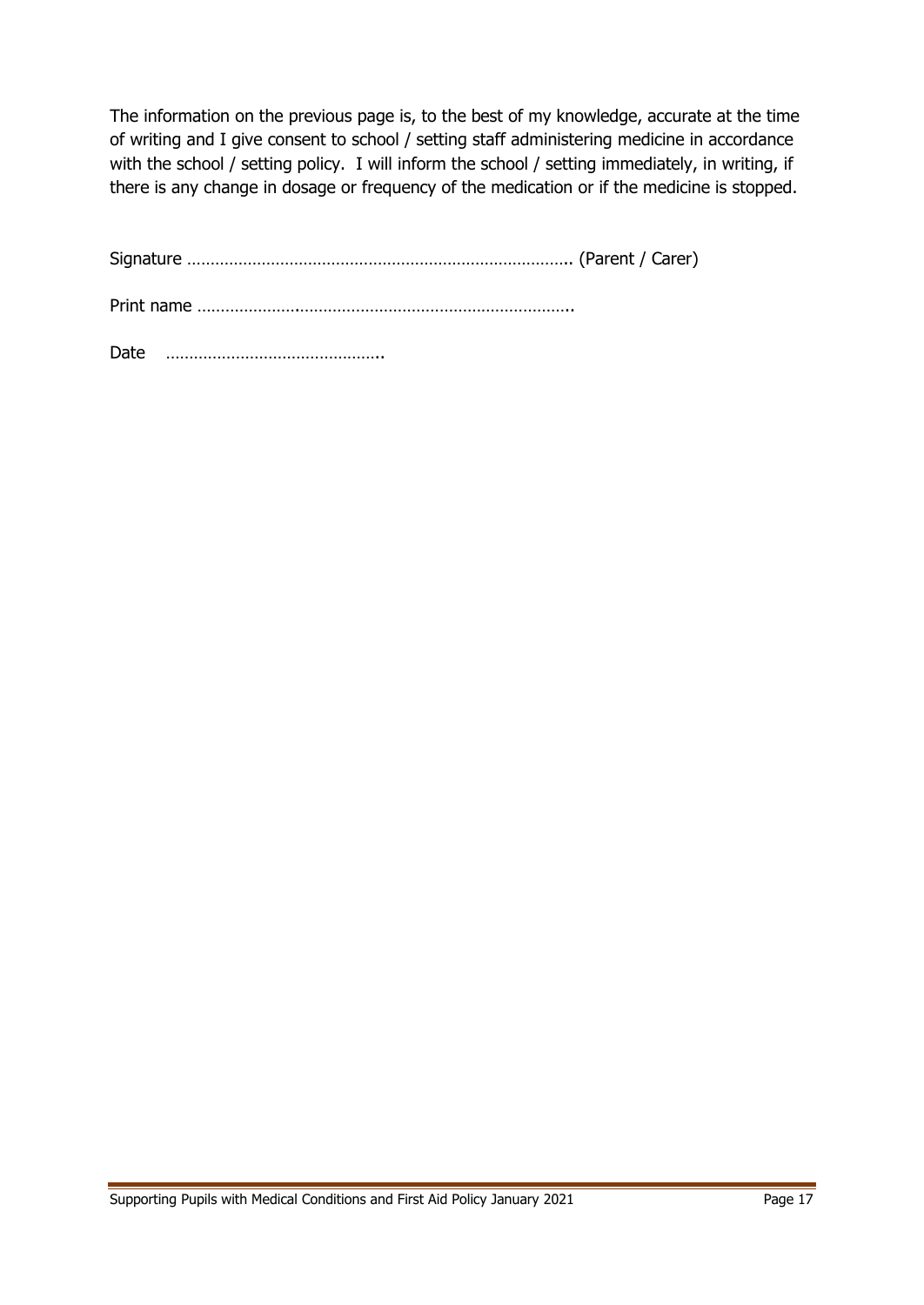# **Appendix III - Record of Medicines administered to children**

| Name of School: | St. Theresa's Catholic Primary School |
|-----------------|---------------------------------------|
|-----------------|---------------------------------------|

<span id="page-17-0"></span>

| Date | Child's Name | Time | Name of<br>Medicine | Dose Given | Reaction | Signature of<br>staff | Counter sign |
|------|--------------|------|---------------------|------------|----------|-----------------------|--------------|
|      |              |      |                     |            |          |                       |              |
|      |              |      |                     |            |          |                       |              |
|      |              |      |                     |            |          |                       |              |
|      |              |      |                     |            |          |                       |              |
|      |              |      |                     |            |          |                       |              |
|      |              |      |                     |            |          |                       |              |
|      |              |      |                     |            |          |                       |              |
|      |              |      |                     |            |          |                       |              |
|      |              |      |                     |            |          |                       |              |
|      |              |      |                     |            |          |                       |              |